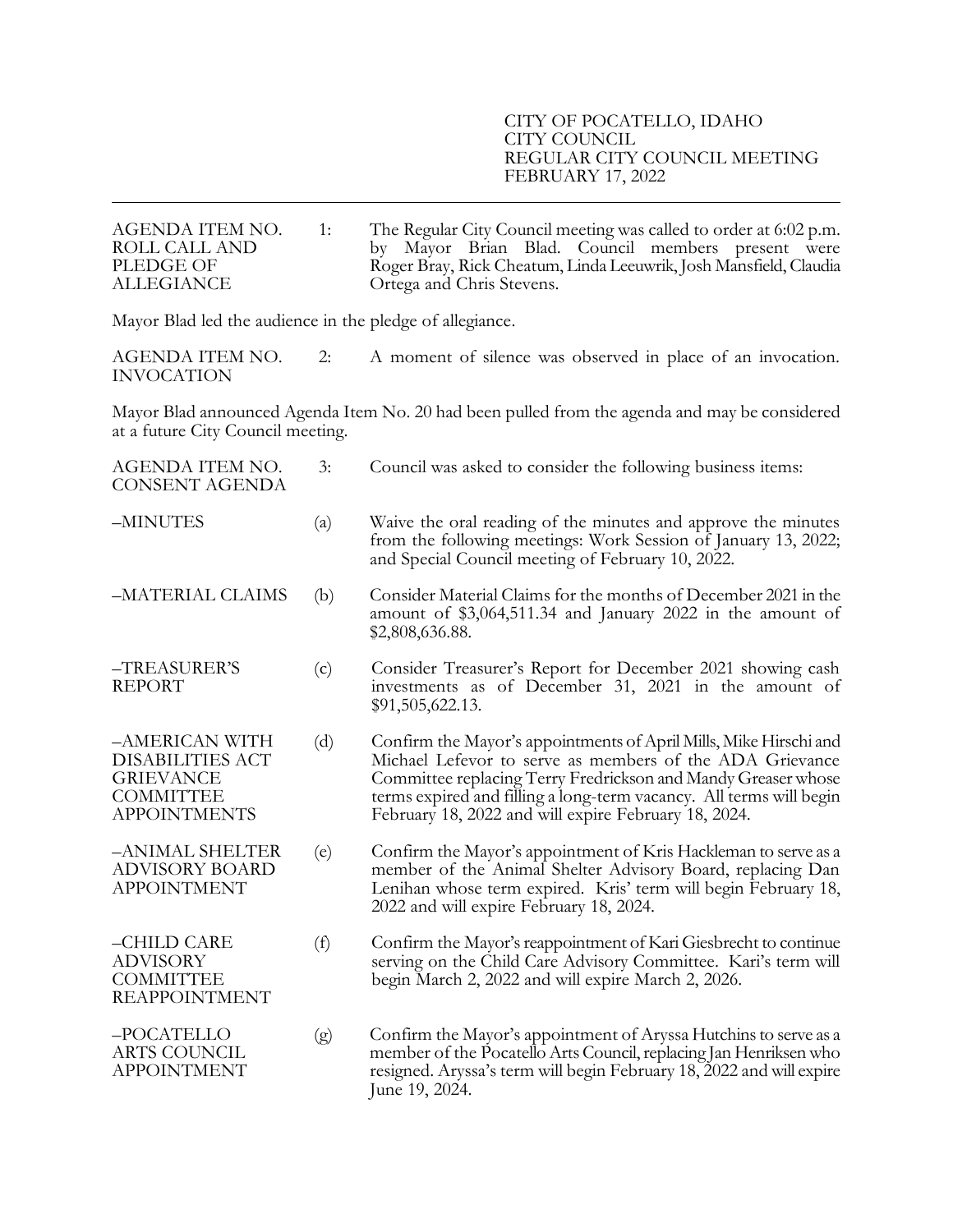## REGULAR CITY COUNCIL MEETING 2 FEBRUARY 17, 2022

| -POCATELLO<br><b>COUNCIL</b><br><b>REAPPOINTMENT</b>                                                  | (h)               | Confirm the Mayor's reappointment of Rachelle Cooper to ARTS<br>continue serving on the Pocatello Arts Council. Rachelle's term will<br>begin February 22, 2022 and will expire February 22, 2025.                                                                                                                                                                                                                                                                             |
|-------------------------------------------------------------------------------------------------------|-------------------|--------------------------------------------------------------------------------------------------------------------------------------------------------------------------------------------------------------------------------------------------------------------------------------------------------------------------------------------------------------------------------------------------------------------------------------------------------------------------------|
| –COUNCIL DECISION<br><b>DIVISION 4 FINAL</b><br>PLAT APPROVAL                                         | $\left( i\right)$ | Adopt the Council's decision approving the final plat for Crestview<br>-CRESTVIEW ESTATES Estates Division 4, which subdivides approximately 20.77 acres of<br>land into 32 lots, 31 residential lots and 1 to be utilized for storm<br>water retention and dedicated as a public park. The property is<br>located within a Residential-Low Density (RL) zoning district and<br>will be accessed by an extension of Iron Bend Road, Autumn Rain<br>Road and Green Field Drive. |
| –COUNCIL DECISION<br>-IRON EAGLE<br><b>ESTATES DIVISION 3</b><br><b>FINAL PLAT</b><br><b>APPROVAL</b> | (1)               | Adopt the Council's decision approving the final plat for Iron Eagle<br>Estates Division 3, which subdivides approximately 3.06 acres of<br>land into ten (10) lots. The property is located within a Residential<br>Medium Density Single-Family (RMS) zoning district and will be<br>accessed from Bogey Lane to the south and a new road to be called<br>Mulligan Road to extend to the east.                                                                               |

Mr. Bray requested that Agenda Item No. 3(b) be considered as a separate agenda item.

A motion was made by Mr. Cheatum, seconded by Ms. Leeuwrik, to approve item 3(a) and items 3(c) through 3(j) of the consent agenda. Upon roll call, those voting in favor were Cheatum, Leeuwrik, Bray, Mansfield, Ortega and Stevens.

Council discussed Agenda Item No. 3(b) at this time.

Mr. Bray gave an overview of the budget and payment process. He expressed his concerns about the current material claims report compared to the past reports given by the former CFO. Mr. Bray explained his thoughts on his fiduciary role as a member of Council.

Ms. Stevens expressed her frustration with the current material claims report and what she feels lacks the proper information to make an informative decision. She stated that she will continue to proceed with caution when approving budgetary items.

Mr. Mansfield noted that material claims are items within operational budgets previously approved by the Council to be used accordingly to fulfill the objectives of City departments.

A motion was made by Mr. Mansfield, seconded by Mr. Cheatum, to approve Agenda Item No. 3(b).

Mrs. Ortega stated she needs more details to approve the material claims report.

A secondary motion was made by Mr. Bray, seconded by Mrs. Ortega, to correct identified errors on the material claims report. Upon roll call, those voting in favor were Bray, Ortega, Cheatum, Leeuwrik, Mansfield and Stevens.

Mr. Mansfield's motion was voted on at this time. Upon roll call, those voting in favor were Mansfield, Cheatum, Bray, Leeuwrik, Ortega and Stevens.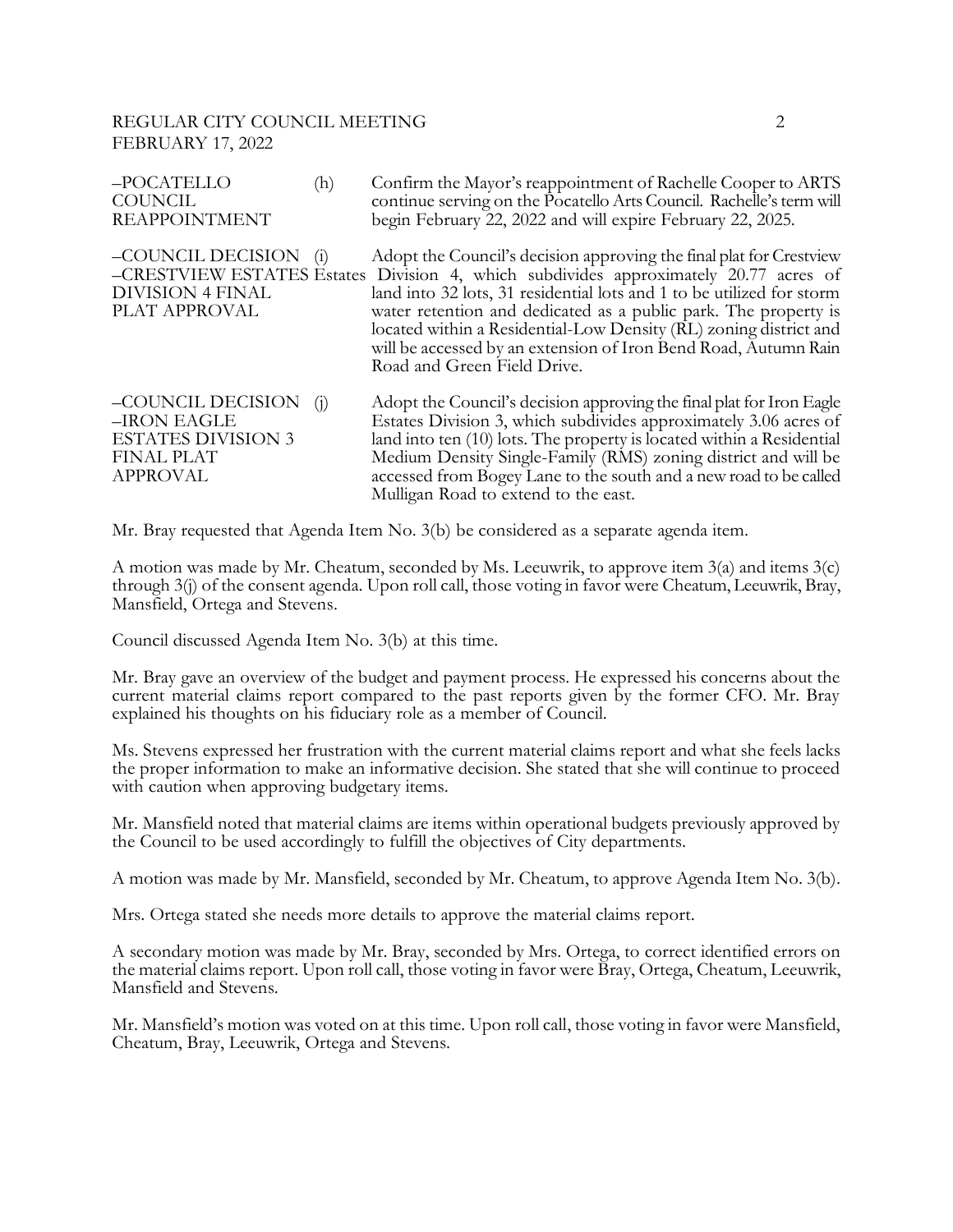Mayor Blad announced that City offices will be closed February 21<sup>st</sup> for Presidents Day. However, garbage and recycling pickups will be on schedule; Pocatello's Promise of Tomorrow Mayoral Scholarship for Students Program applications are due February 25<sup>th</sup>; Mayor Blad reminded citizens that face coverings are required when entering any City of Pocatello building or facility or while riding in public transportation buses and at the Pocatello Airport; and to keep sidewalks clear of snow and ice. When clearing sidewalks and driveways of snow, please do not place snow in the street. It becomes a driving hazard.

AGENDA ITEM NO. 5: This time was set aside for the Council to hear comments from the PUBLIC HEARING public regarding proposed Fiscal Year 2022 Budget amendments.<br>-PROPOSED FISCAL An Ordinance has been prepared for Council's consideration under An Ordinance has been prepared for Council's consideration under YEAR 2022 BUDGET Agenda Item No. 19. AMENDMENTS

Mayor Blad opened the public hearing.

Mayor Blad gave an overview of proposed budget amendments as presented during the Work Session held on February 10, 2022.

Mayor Blad announced that no written correspondence had been received.

Heather Disselkoen, Pocatello resident, spoke in support of the budget amendment.

There being no further public comments, Mayor Blad closed the public hearing and announced that an ordinance would be considered under Agenda Item No. 19.

AGENDA ITEM NO. 6: This time was set aside for the Council to hear comments from the PUBLIC HEARING public regarding the City Initiated Comprehensive Plan Map PUBLIC HEARING<br>
-CITY-INITIATED Amendment for property located east of Interstate 15 (I-15) and Amendment for property located east of Interstate 15 (I-15) and COMPREHENSIVE west of the Portneuf Wellness Complex. The proposal PLAN AMENDMENT would designate the subject property as Mixed-Use (MU) and Employment (E). The application meets the standards for approval under City Code.

Mayor Blad opened the public hearing.

Council members announced that there had been no ex parte communication.

Matthew Lewis, Senior Planner, gave a brief overview of the application. He stated that the Pocatello Planning and Development Services Department initiated a Comprehensive Plan Map amendment to include 66.87 acres (more or less) of land adjacent to Venture Way and Fairgrounds Road. Mr. Lewis noted the subject parcels are currently located in Bannock County and are not within the Area of City Impact (ACI) nor do they have a Comprehensive Plan Map designation. He added per Idaho Code Title 50-222, lands must either be within the ACI or have a Comprehensive Plan designation to be annexed, therefore, the Planning and Development Services Staff initiated the Comprehensive Plan Map amendment application. Mr. Lewis reported that following a public hearing on January 12, 2022,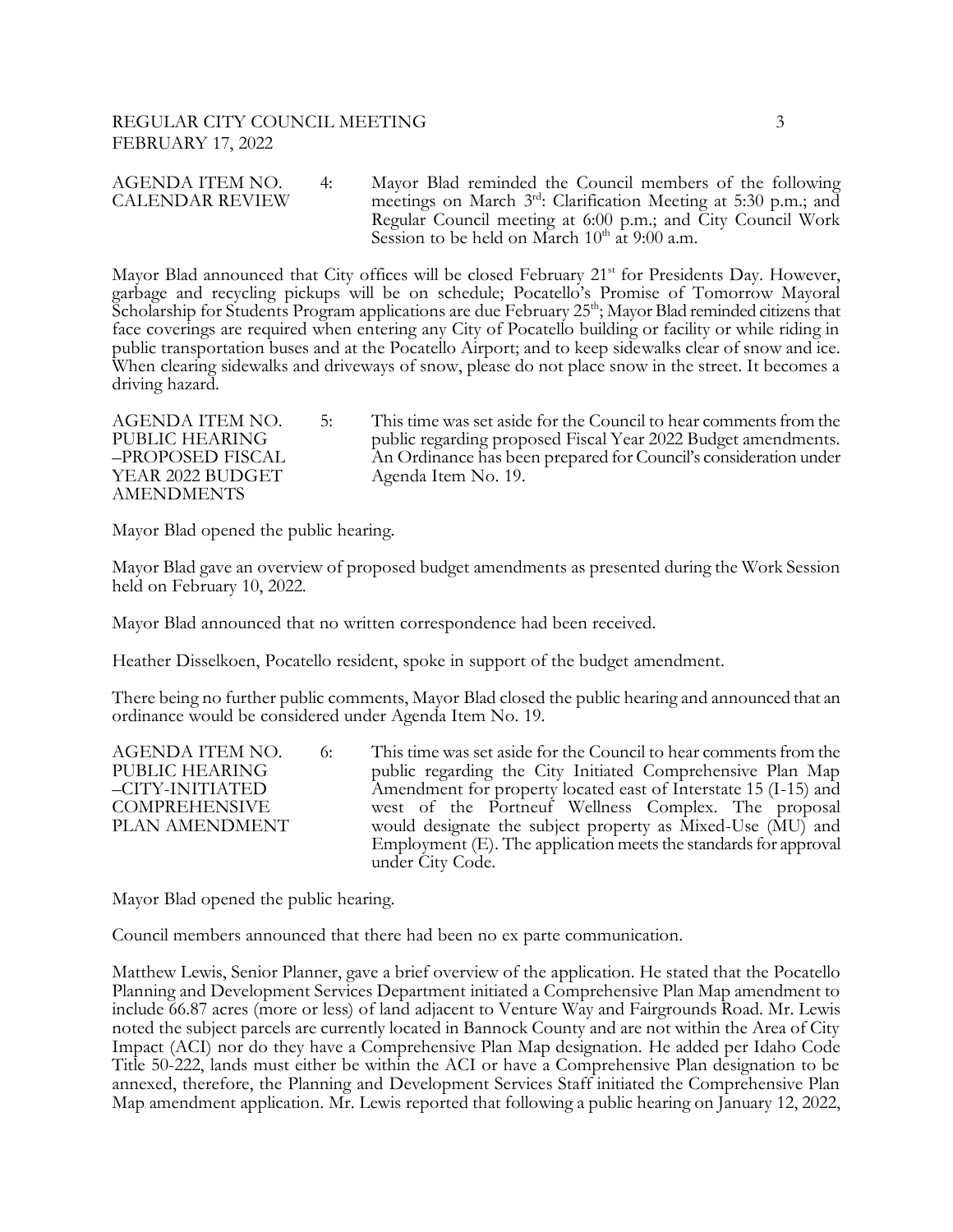## REGULAR CITY COUNCIL MEETING 4 FEBRUARY 17, 2022

the Planning and Zoning Commission recommended approval of the application. He added that all public notice requirements were met.

Mayor Blad announced that no written correspondence had been received.

There being no public comments, Mayor Blad closed the public hearing.

A motion was made by Ms. Leeuwrik, seconded by Mr. Cheatum, to approve City Initiated Comprehensive Plan Map Amendment for property located east of Interstate 15 (I-15) and west of the Portneuf Wellness Complex and the proposal would designate the subject property as Mixed-Use (MU) and Employment (E) and that the decision be set out in appropriate Council decision format. Upon roll call, those voting in favor were Leeuwrik, Cheatum, Bray, Mansfield, Ortega and Stevens.

| AGENDA ITEM NO. | 7: | This time was set aside for the Council to hear comments from the |
|-----------------|----|-------------------------------------------------------------------|
| PUBLIC HEARING  |    | public regarding a request by Tori and Lorri Shaver               |
| -VACATION OF    |    | (TL Shaver, LLC), represented by Rocky Mountain Engineering and   |
| EASEMENT        |    | Surveying (mailing address: 600 East Oak Street, Pocatello, ID    |
| -TORI AND LORRI |    | 83201) for a vacation of easement as shown on the 14th Hole       |
| <b>SHAVER</b>   |    | Subdivision Lots 1 and 2 Block 1. Staff found the proposal        |
|                 |    | compliant with all applicable standards with conditions.          |

Mayor Blad opened the public hearing.

Council members announced that there had been no ex parte communication.

Sean O'Brien, Rocky Mountain Engineering and Surveying, representing Tori and Lorri Shaver, gave a brief overview of application.

Matt Lewis, Senior Planner, stated the developer is requesting vacation of an access easement and public utility easements which are affecting Lots 1 and 2, Block 1, the 14th Hole Subdivision. He reported that City Council approved the request to vacate a portion of the Wedge Way right-of-way at the January 6, 2022 regular meeting. Mr. Lewis noted the applicants have submitted a short plat application to replat the two (2) existing lots into one (1) single lot. He added that one letter in favor of the vacation was received.

Mayor Blad announced that no other written correspondence had been received.

There being no public comments, Mayor Blad closed the public hearing.

A motion was made by Mrs. Ortega, seconded by Mr. Cheatum, to approve a request by Tori and Lorri Shaver (TL Shaver, LLC), represented by Rocky Mountain Engineering and Surveying, for a vacation of easement as shown on the 14th Hole Subdivision Lots 1 and 2 Block 1 with the following conditions: 1) The legal description for the subject easement shall be reviewed and approved by the City Surveyor prior to recording; and 2) All other standards or conditions of City Code not herein stated but applicable to the subdivision and that the decision be set out in appropriate Council decision format. Upon roll call, those voting in favor were Ortega, Cheatum, Bray, Leeuwrik, Mansfield and Stevens.

AGENDA ITEM NO. 8: Council was asked to approve a final plat application submitted by<br>FINAL PLAT BBAD Investments. LLC. represented by Rocky Mountain BBAD Investments, LLC, represented by Rocky Mountain APPLICATION Engineering and Surveying (mailing address: 600 East Oak Street,<br>-SOUTH CLIFFS Pocatello, ID 83201) to subdivide 11.53 acres (more or less) into 13 –SOUTH CLIFFS Pocatello, ID 83201) to subdivide 11.53 acres (more or less) into 13<br>INDUSTRIAL PARK lots. The proposed subdivision is generally located east of Interstate lots. The proposed subdivision is generally located east of Interstate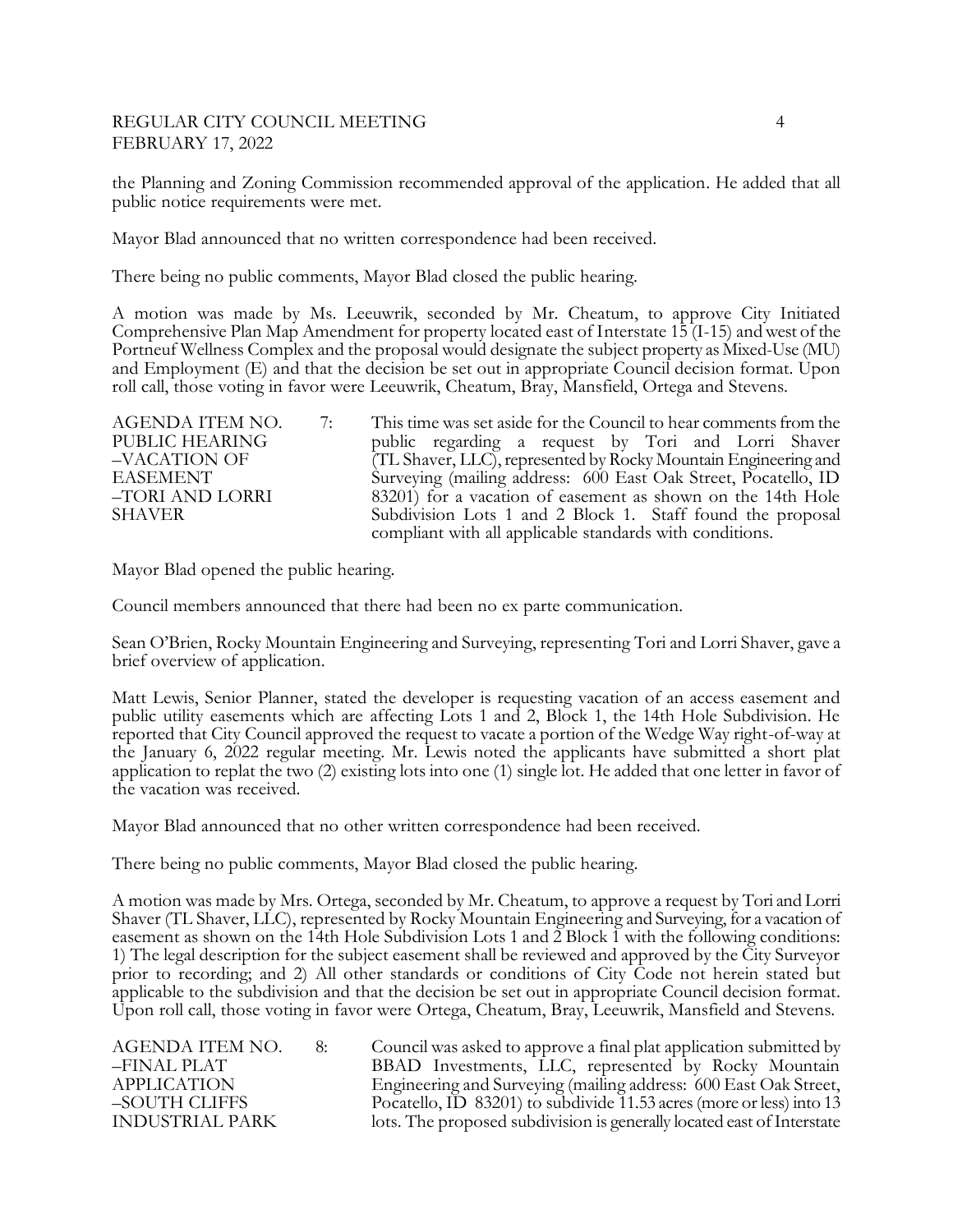## REGULAR CITY COUNCIL MEETING 5 FEBRUARY 17, 2022

15 (I-15) along the proposed extension of Cliffs Drive. Staff found the proposal compliant with all applicable standards with conditions.

A motion was made by Ms. Leeuwrik, seconded by Mr. Bray, to approve a final plat application submitted by BBAD Investments, LLC, represented by Rocky Mountain Engineering and Surveying to subdivide 11.53 acres (more or less) into 13 lots with the following conditions: 1) All conditions on the Final Plat Subdivision Application Staff Report shall be met shall be met; 2) All conditions set out in the Public Works Department Memorandum from Merril Quayle, P.E. dated, January 21, 2022, shall be met; 3) A building permit may not be issued unless all applicable standards of Pocatello Municipal Code (PMC) 16.24.100 are adhered to, or a subdivision surety bond and warranty bond is obtained as outlined in PMC 16.24.110, prior to recording; and 4) All other standards and conditions of Municipal Code not herein stated but applicable to residential development shall apply and that the decision be set out in appropriate Council decision format and that the proposed subdivision is generally located east of Interstate 15 (I-15) along the proposed extension of Cliffs Drive. Upon roll call, those voting in favor were Leeuwrik, Bray, Cheatum, Mansfield, Ortega and Stevens.

AGENDA ITEM NO. 9: Council was asked to approve a final plat application submitted by –FINAL PLAT Gary Ratliff, represented by Creek Hollow and Associates, Inc. APPLICATION (mailing address: 611 Wilson Avenue, Suite 1A, Pocatello, ID –PARKSIDE 83201) to subdivide 8.67 acres (more or less) into 57 lots. The TOWNHOUSES proposed subdivision is generally located west of South 2nd Avenue DIVISION NO. 2 and north of Bengal View Drive. Staff found the proposal compliant with all applicable standards with conditions.

A motion was made by Mr. Cheatum, seconded by Ms. Stevens, to approve a final plat application submitted by Gary Ratliff, represented by Creek Hollow and Associates, Inc., to subdivide 8.67 acres (more or less) into 57 lots with the following conditions: 1) All conditions on the Final Plat Subdivision Application Executive Summary shall be met; 2) All conditions set out in the Public Works Department Memorandum from Merril Quayle, P.E. dated, February 8, 2022, shall be met; 3) A minimum of fortyfive percent (45%) of the front yard area shall be completed with landscaping, pursuant to Pocatello Municipal Code (PMC) 17.05.610(2); 4) Pursuant to PMC 17.05.610(4) the front door of the structure shall face the public street on which the building is addressed; 5) A building permit may not be issued unless all applicable standards of PMC 16.24.100 are adhered to, or a subdivision surety bond and warranty bond is obtained as outlined in PMC 16.24.110, prior to recording; and 6) All other standards and conditions of Municipal Code not herein stated but applicable to residential development shall apply and that the decision be set out in appropriate Council decision format and that the proposed subdivision is generally located west of South 2nd Avenue and north of Bengal View Drive. Upon roll call, those voting in favor were Cheatum, Stevens, Bray, Leeuwrik, Mansfield and Ortega.

AGENDA ITEM NO. 10: Council was asked to approve a short plat application submitted by –SHORT PLAT TL Shaver, LLC, represented by Rocky Mountain Engineering and APPLICATION Surveying (mailing address: 600 East Oak Street, Pocatello, ID<br>
-PORTNEUF GOLF 83201) to subdivide 0.66 acres (more or less) into one (1) lot. The  $83201$ ) to subdivide 0.66 acres (more or less) into one (1) lot. The ESTATES 2 **proposed subdivision is generally located at the eastern end of**  Wedge Way. Staff found the proposal compliant with all applicable standards with conditions.

A motion was made by Mr. Cheatum, seconded by Ms. Stevens, to approve a short plat application submitted by TL Shaver, LLC, represented by Rocky Mountain Engineering and Surveying, to subdivide 0.66 acres (more or less) into one (1) lot with the following conditions: 1) All conditions on the Subdivision Application Staff Report shall be met; 2) All conditions set out in the Public Works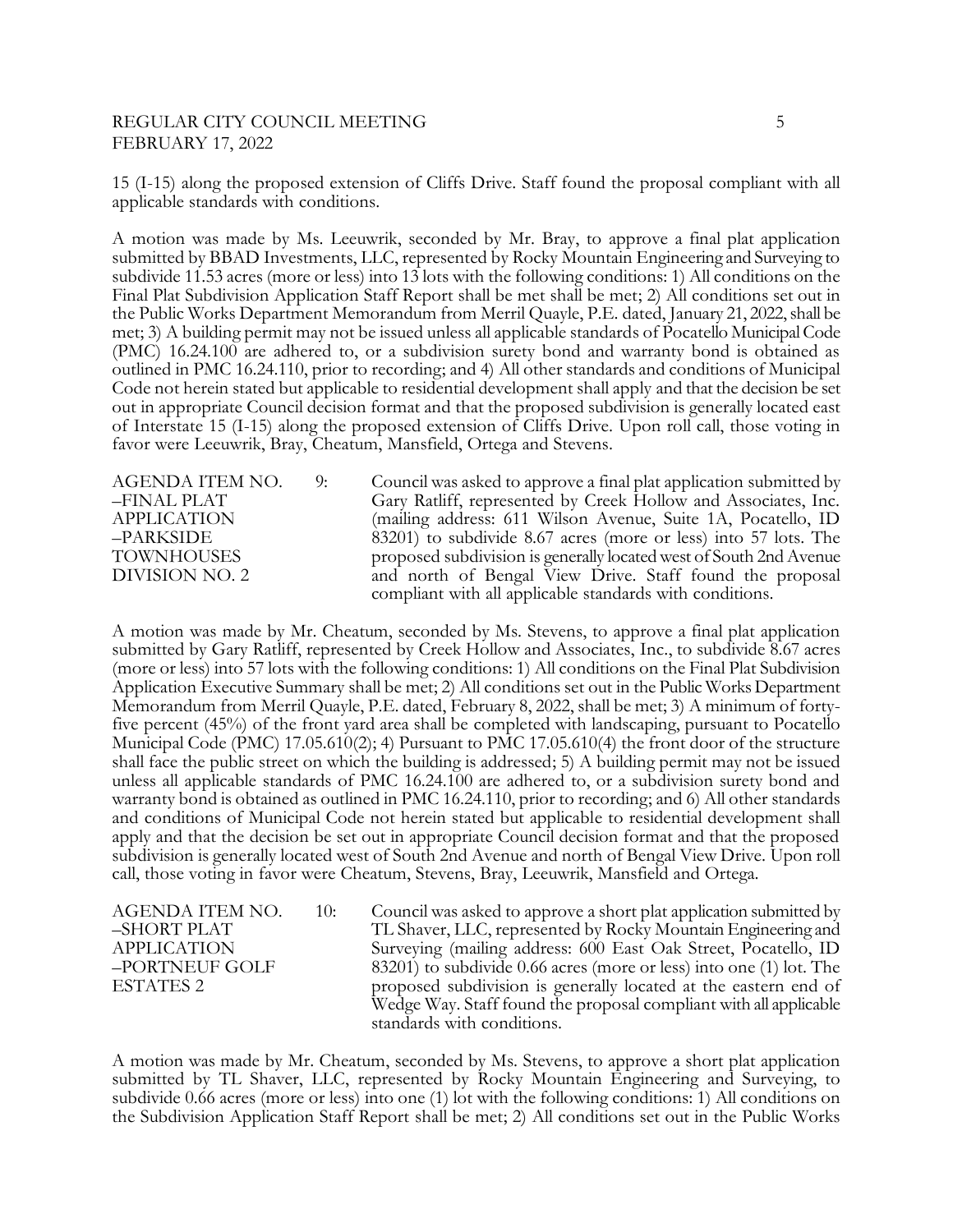## REGULAR CITY COUNCIL MEETING 6 FEBRUARY 17, 2022

Department Memorandum from Merril Quayle, P.E. dated, February 8, 2022, shall be met; 3) The plat shall conform to all State and local laws and ordinances and is subject to review by the City Surveyor; and 4) All other standards and conditions of Municipal Code not herein discussed but applicable to residential development shall apply and that the decision be set out in appropriate Council decision format and that the proposed subdivision is generally located at the eastern end of Wedge Way. Upon roll call, those voting in favor were Cheatum, Stevens, Bray, Leeuwrik, Mansfield and Ortega.

AGENDA ITEM NO. 11: Council was asked to approve a short plat application by Janet –SHORT PLAT Hughes, represented by Rocky Mountain Engineering and Surveying APPLICATION (mailing address: 600 East Oak Street, Pocatello, ID 83201) to –RIVERSIDE HEIGHTS subdivide 2.65 acres (more or less) into four (4) lots. The proposed subdivision is generally located west of Bannock Highway and south

of Hawkweed Street. Staff found the proposal compliant with all applicable standards with conditions.

A motion was made by Mr. Bray, seconded by Mr. Cheatum, to approve a short plat application by Janet Hughes, represented by Rocky Mountain Engineering and Surveying to subdivide 2.65 acres (more or less) into four (4) lots with the following conditions: 1) All conditions on the Subdivision Application Staff Report shall be met; 2) All conditions set out in the Public Works Department Memorandum from Merril Quayle, P.E. dated, February 7, 2022, shall be met; 3) The plat shall conform to all State and local laws and ordinances and is subject to review by the City Surveyor; 4) Prior to recording of the plat, the area to remain undisturbed shall be shown on the plat and delineated with a building restriction line and the boundaries shown on the plat shall be surveyed and staked prior to beginning construction and all other standards of Pocatello Municipal Code 17.05.140 shall apply and all building permit applications for structures on lots with a natural slope of 15% or greater shall be accompanied by a geotechnical assessment; 5) This development falls within the Wildlife Urban Interface area and the Developer shall work with the Pocatello Fire Department to address the concerns listed in the December 28, 2021 memorandum from Nick Christensen, Assistant Chief of Public Safety and Support; 6) An "R" restriction shall be added to Lots 1 and 2, Block 1 that indicates these lots shall not have direct access to Bannock Highway; and 7) All other standards and conditions of Municipal Code not herein discussed but applicable to residential development shall apply and that the decision be set out in appropriate Council decision format and that the proposed subdivision is generally located west of Bannock Highway and south of Hawkweed Street. Upon roll call, those voting in favor were Bray, Cheatum, Leeuwrik, Mansfield, Ortega and Stevens.

PROJECT

AGENDA ITEM NO. 12: Council was asked to authorize submission of a grant application for –GRANT the Blue Cross of Idaho Foundation of Health, Call for APPLICATION Collaboration: The Community Project. The application is for –BLUE CROSS OF \$85,000.00 for a Community Splash Pad at O.K. Ward Park. The IDAHO FOUNDATION Foundation grant would also assist with community engagement and FOR HEALTH, CALL provide a stipend for staff time dedicated to the grant award. Grant FOR COLLABORATION: applications are due February 28, 2022 and awards are anticipated to THE COMMUNITY be announced in spring of 2022.

In response to questions from Council, John Banks, Parks and Recreation Director, stated approving the grant application does not commit the City to construction of the splash pad. He noted there is a partnership request for potential funding for the remaining cost of the splash pad project.

In response to questions from Council, Christine Howe, CDBG Program Coordinator, stated if the grant is awarded and remaining funds to complete the splash pad are not secured, the grant funds will not have to be returned, but can be used on other projects within the city. She noted that the recipient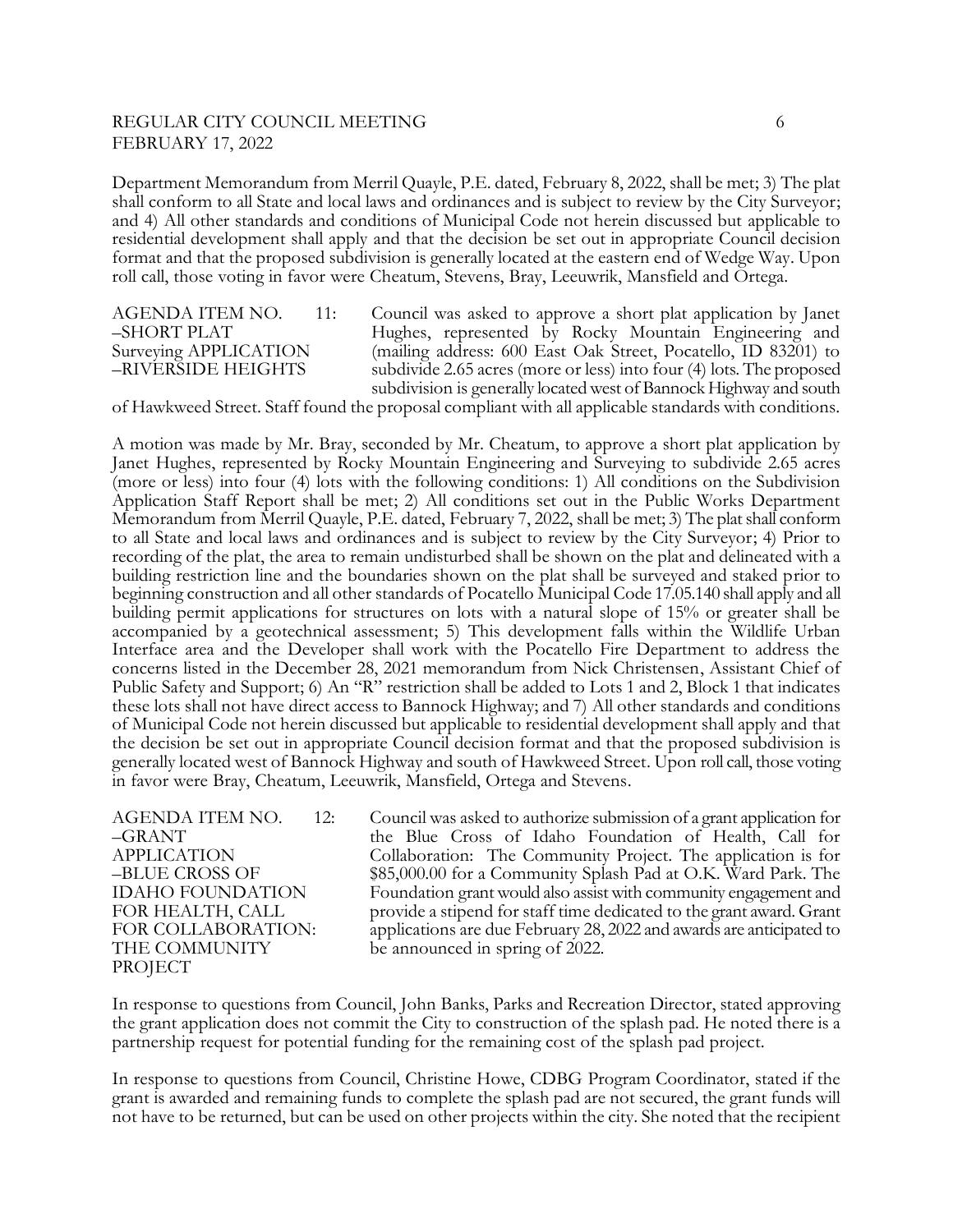# REGULAR CITY COUNCIL MEETING **7** FEBRUARY 17, 2022

of the grant is required to dedicate 80 hours of staff time. Ms. Howe added there is a stipend to reimburse the personnel time in addition to the \$85,000.00 grant funds.

A motion was made by Mr. Bray, seconded by Ms. Leeuwrik, to approve the submission and authorize the Mayor's signature, subject to Legal Department review, on all pertinent documents of a grant application for the Blue Cross of Idaho Foundation of Health, Call for Collaboration: The Community Project grant in the amount of \$85,000.00 for a Community Splash Pad at O.K. Ward Park and the Foundation grant would also provide a stipend for staff time dedicated to the grant award. Upon roll call, those voting in favor were Bray, Leeuwrik, Cheatum, Mansfield, Ortega and Stevens.

AGENDA ITEM NO. 13: Council was asked to approve the recommendation of staff to select –WATER POLLUTION Murraysmith as the City's on-call engineer for wastewater collection CONTROL (WPC) system engineering services for a three (3) year term and authorize COLLECTION SYSTEM the Mayor's signature on all pertinent documents for the master ON-CALL ENGINEERING agreement. Task Orders will be negotiated and executed as SERVICES AGREEMENT appropriate to the work to be completed under the service agreement, subject to Legal Department review.

In response to a question from Council, Levi Adams, Wastewater Pollution Control Superintendent, stated that a Request for Proposal (RFP) was distributed and then a panel selected Murraysmith from the applicants.

A motion was made by Ms. Leeuwrik, seconded by Ms. Stevens, to approve Murraysmith as the City's on-call engineer for wastewater collection system engineering services for a three (3) year term and authorize the Mayor's signature on all pertinent documents for the master agreement and task orders will be negotiated and executed as appropriate to the work to be completed under the service agreement, subject to Legal Department review. Upon roll call, those voting in favor were Leeuwrik, Stevens, Bray, Cheatum, Mansfield and Ortega.

AGREEMENT Department review. -KELLER ASSOCIATES, INC.

AGENDA ITEM NO. 14: Council was asked to approve Amendment No. 1 to the –WATER POLLUTION Owner-Engineer Agreement for WPC Package 1 Improvements, CONTROL (WPC) increasing the total compensation under the agreement with Keller OPERATIONS BUILDING Associates, Inc. by \$273,400.00 for pre-design, design and bidding DESIGN SERVICES services of a WPC Operations Building, subject to Legal

A motion was made by Ms. Stevens, seconded by Mr. Mansfield, to approve Amendment No. 1 to the Owner-Engineer Agreement for WPC Package 1 Improvements, increasing the total compensation under the agreement with Keller Associates, Inc. by \$273,400.00 for pre-design, design and bidding services of a WPC Operations Building, subject to Legal Department review. Upon roll call, those voting in favor were Stevens, Mansfield, Bray, Cheatum, Leeuwrik and Ortega.

ENVIRONMENT

AGENDA ITEM NO. 15: Council was to asked authorize the execution of an Access –ACCESS EASEMENT Easement with FMC Idaho LLC, subject to Legal Department REQUEST WITH FMC review. The easement will enable the City to build and maintain a IDAHO LLC. The river access parking lot and pathway northwest of Batiste Bridge. –SCIENCE AND Grant funds are being sought for project implementation.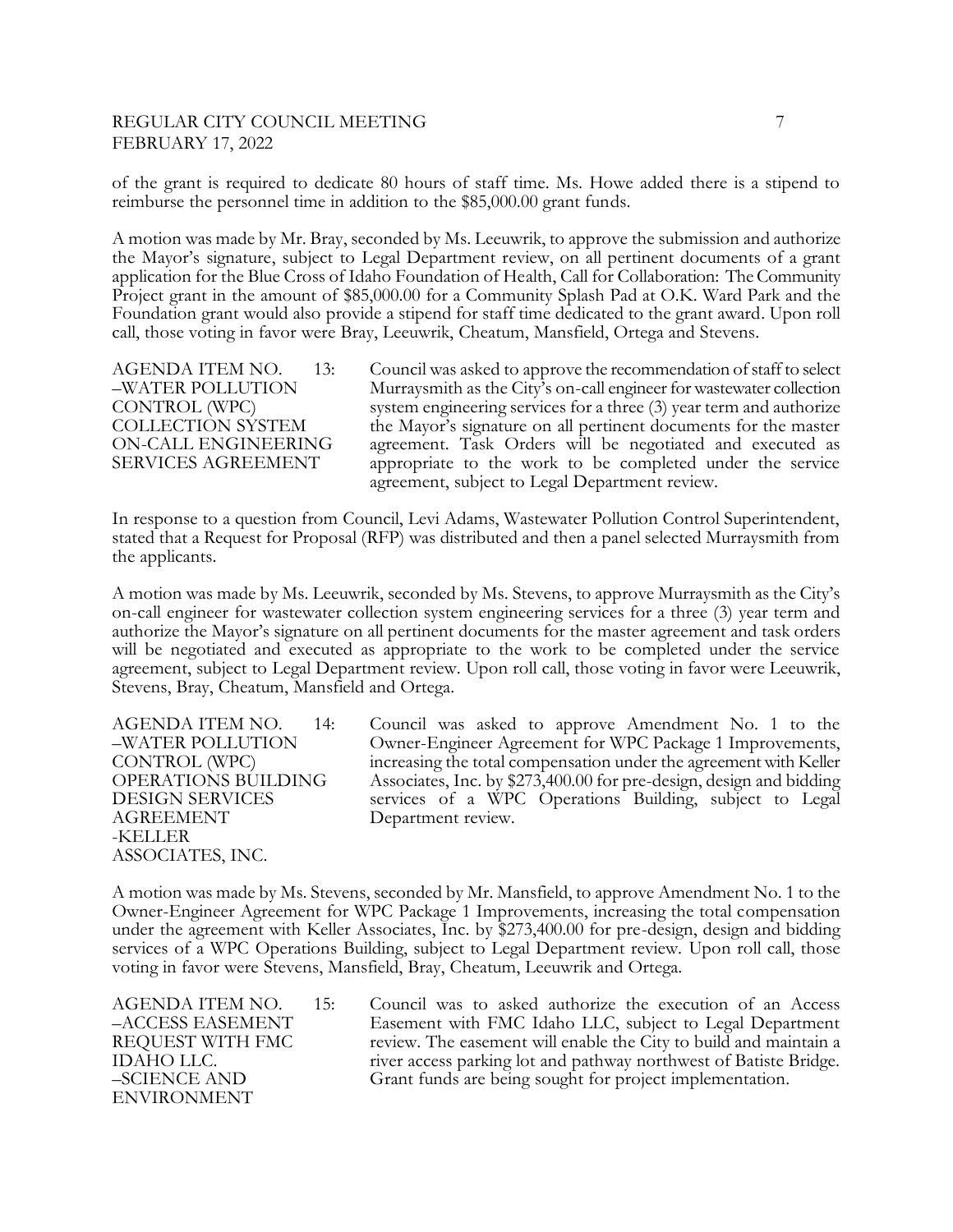### REGULAR CITY COUNCIL MEETING **8** 8 FEBRUARY 17, 2022

A motion was made by Mr. Cheatum, seconded by Ms. Leeuwrik, to authorize the execution of an Access Easement with FMC Idaho LLC, subject to Legal Department review and that the easement will enable the City to build and maintain a river access parking lot and pathway northwest of Batiste Bridge and that grant funds are being sought for project implementation assistance. Upon roll call, those voting in favor were Cheatum, Leeuwrik, Bray, Mansfield, Ortega and Stevens.

AGENDA ITEM NO. 16: Council was asked to approve and authorize the Mayor to sign a –AIRPORT LEASE lease agreement with Randy Kautzsch and Jon Stoner and adopt AGREEMENT AND a resolution for an aircraft hangar of approximately 1,760 square feet RESOLUTION for private aircraft storage. The lease term will be for five (5) years and the rental rate will be \$279.97 per month with an annual CPI increase and full rate review in 2026.

In response to a question from Council, Alan Evans, Airport Manager, stated that this is a City-owned hangar that is leased.

A motion was made by Mr. Cheatum, seconded by Ms. Stevens, to adopt a resolution (2022-01) and approve and authorize the Mayor to sign a lease agreement with Randy Kautzsch and Jon Stoner, subject to Legal Department review, for an aircraft hangar of approximately 1,760 square feet for private aircraft storage and the lease term will be for five (5) years and the rental rate will be \$279.97 per month with an annual CPI increase and full rate review in 2026. Upon roll call, those voting in favor were Cheatum, Stevens, Bray, Leeuwrik, Mansfield and Ortega.

AGENDA ITEM NO. 17: Council was asked to approve and authorize the Mayor to sign a– AIRPORT USE Use Agreement with Pocatello TMX for use of additional property, AGREEMENT outside of their currently leased area, from April 15, 2022 through –POCATELLO TMX April 17, 2022 for a cross country off-road motocross race. The fee for use will be \$200.00.

A motion was made by Mrs. Ortega, seconded by Mr. Mansfield, to approve and authorize the Mayor to sign a Use Agreement with Pocatello TMX, subject to Legal Department review, for use of additional property, outside of their currently leased area, from April 15, 2022 through April 17, 2022 for a cross country off-road motocross race and the fee for use will be \$200.00. Upon roll call, those voting in favor were Ortega, Mansfield, Bray, Cheatum, Leeuwrik and Stevens.

BLM.

AGENDA ITEM NO. 18: Council was asked to authorize the execution of a construction –AIRPORT agreement and notice of award between the City of Pocatello and CONSTRUCTION Staker Parson Co. dba Idaho Materials and Construction in the AGREEMENT AND amount of \$3,558,856.50 for improvements and expansion of the NOTICE OF AWARD BLM tanker base at the airport. The project will be funded by

A motion was made by Mr. Cheatum, seconded by Ms. Leeuwrik, to authorize the execution of a construction agreement and notice of award between the City of Pocatello and Staker Parson Co. dba Idaho Materials and Construction in the amount of \$3,558,856.50 for improvements and expansion of the BLM tanker base at the airport and that the project will be funded by BLM. Upon roll call, those voting in favor were Cheatum, Leeuwrik, Bray, Mansfield, Ortega and Stevens.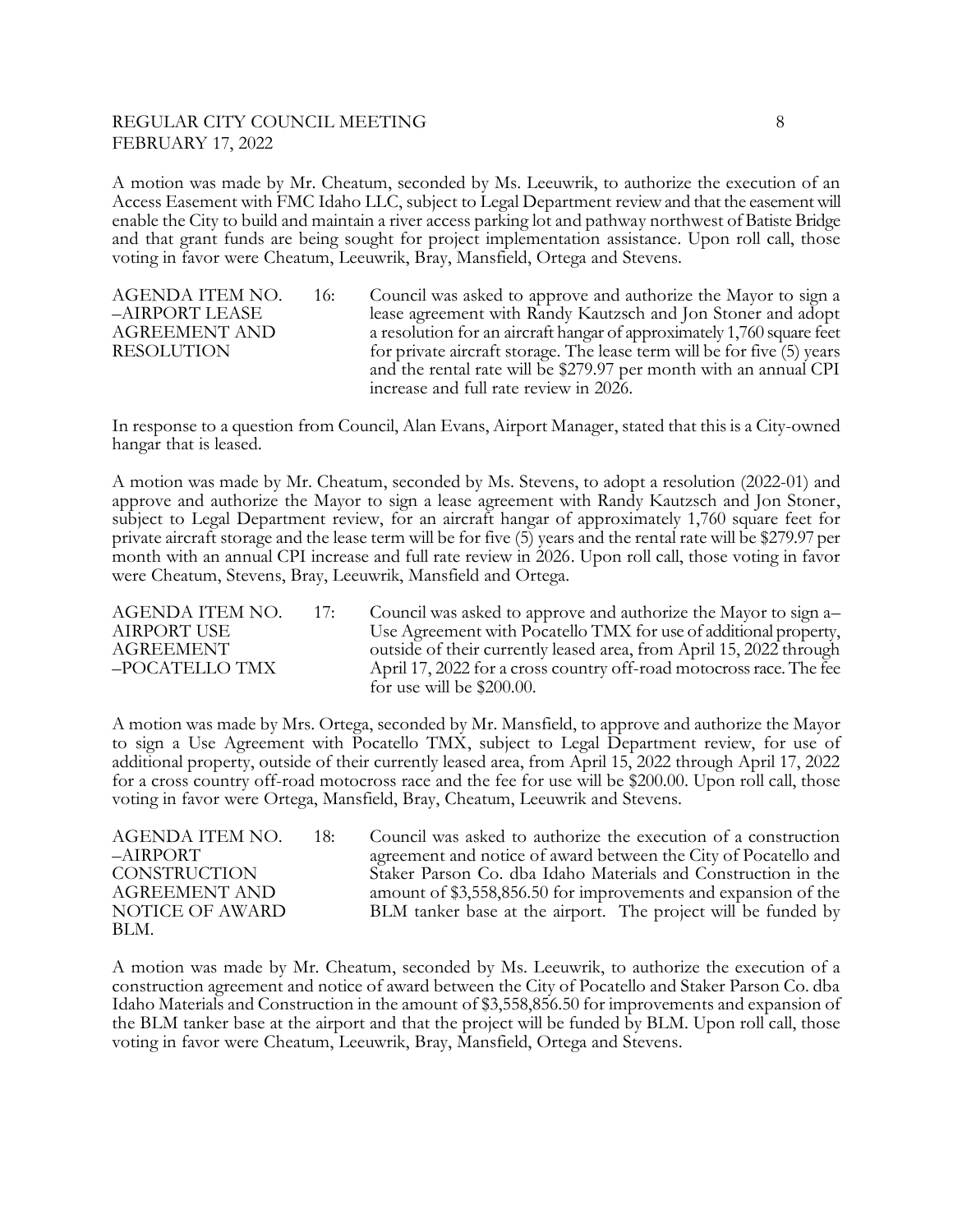# REGULAR CITY COUNCIL MEETING 9 FEBRUARY 17, 2022

| <b>ORDINANCES</b>              |     | AGENDA ITEM NO. 19: Council was asked to consider the following ordinances:                                            |
|--------------------------------|-----|------------------------------------------------------------------------------------------------------------------------|
| –REZONE OF<br>PROPERTY LOCATED | (a) | An ordinance rezoning property located at 669 West Quinn<br>Road from Industrial (I) to Commercial General (CG) with a |

AT 669 WEST QUINN concurrent amendment to the Comprehensive Map Plan

designation of Employment (E) to Commercial (C).

A motion was made by Mr. Bray, seconded by Mr. Cheatum, that the ordinance, Agenda Item No. 19(a), be read only by title and placed on final passage for publication, and that only the ordinance summary sheet be submitted for publication. Upon roll call, those voting in favor were Bray, Cheatum, Leeuwrik, Mansfield, Ortega and Stevens.

Jared Johnson, City Attorney, read the ordinance by title.

Mayor Blad declared the final reading of the ordinance rezoning property located at 669 West Quinn Road from Industrial (I) to Commercial General (CG) with a concurrent amendment to the Comprehensive Map Plan designation of Employment (E) to Commercial (C). Mayor Blad asked, "Shall the ordinance pass?" Upon roll call, those voting in favor were Bray, Cheatum, Leeuwrik, Mansfield, Ortega and Stevens. Mayor Blad declared the ordinance passed, that it be numbered 3083 and that the ordinance summary sheet be submitted to the Idaho State Journal for publication.

–VACATION OF (b) An ordinance vacating the public's interest in approximately RIGHT-OF-WAY 0.12 acres of right-of-way located on Wedge Way. –WEDGE WAY

A motion was made by Mr. Bray, seconded by Mr. Mansfield, that the ordinance, Agenda Item No. 19(b), be read only by title and placed on final passage for publication, and that only the ordinance summary sheet be submitted for publication. Upon roll call, those voting in favor were Bray, Mansfield, Cheatum, Leeuwrik, Ortega and Stevens.

Jared Johnson, City Attorney, read the ordinance by title.

Mayor Blad declared the final reading of the ordinance vacating the public's interest in approximately 0.12 acres of right-of-way located on Wedge Way. Mayor Blad asked, "Shall the ordinance pass?" Upon roll call, those voting in favor were Bray, Cheatum, Leeuwrik, Mansfield, Ortega and Stevens. Mayor Blad declared the ordinance passed, that it be numbered 3084 and that the ordinance summary sheet be submitted to the Idaho State Journal for publication.

–VACATION OF (c) An ordinance vacating a private easement for ingress and egress PRIVATE EASEMENT located on the easterly 12 feet of Lots 3 and 4, Block 1 and –TUSCANY COMMERCIAL the westerly 12 feet of Lot 5, Block 1, Tuscany Commercial Plaza PLAZA SUBDIVISION Subdivision.

A motion was made by Mr. Cheatum, seconded by Mr. Mansfield, that the ordinance, Agenda Item No. 19(c), be read only by title and placed on final passage for publication, and that only the ordinance summary sheet be submitted for publication. Upon roll call, those voting in favor were Cheatum, Mansfield, Bray, Leeuwrik, Ortega and Stevens.

Jared Johnson, City Attorney, read the ordinance by title.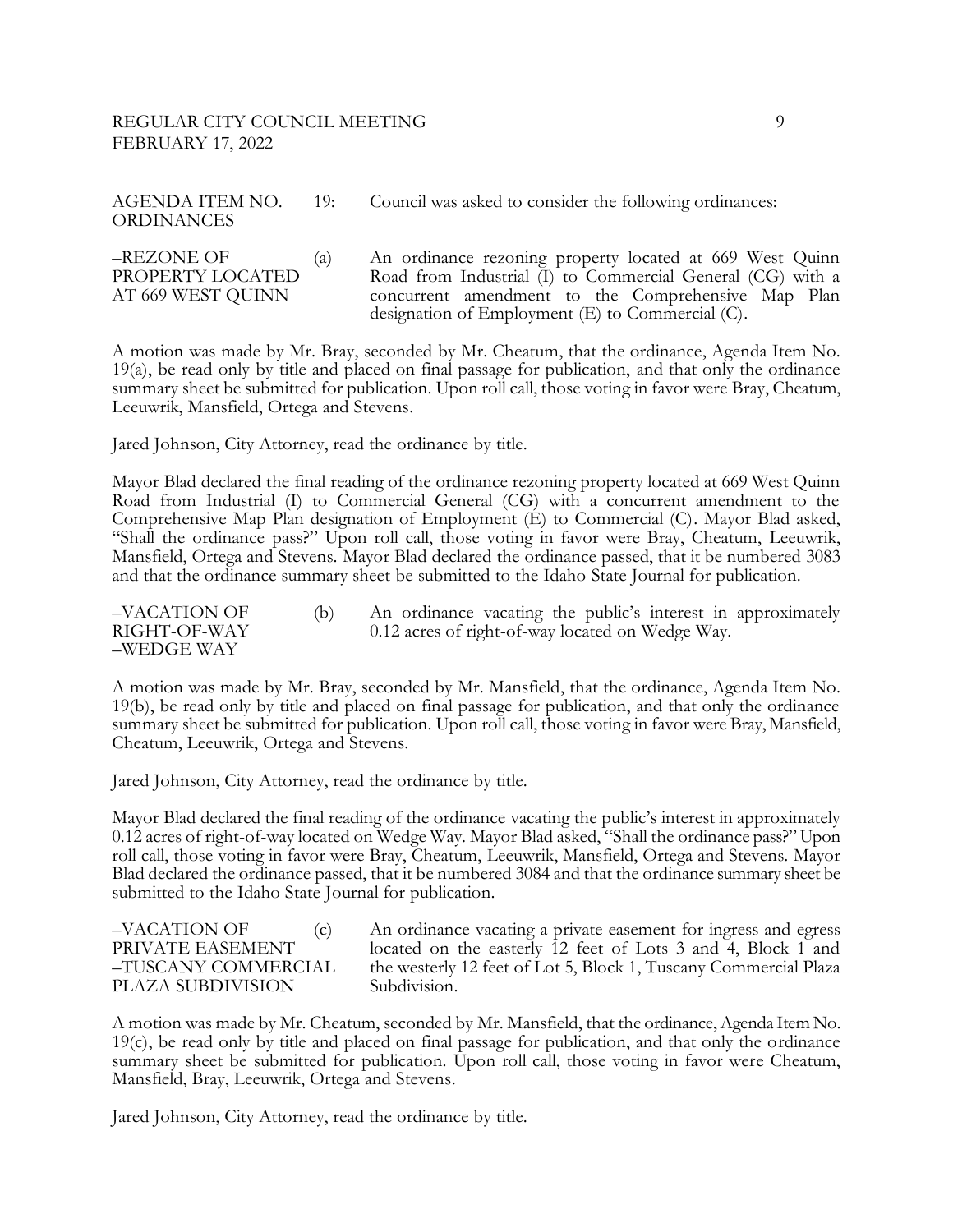# REGULAR CITY COUNCIL MEETING 10 FEBRUARY 17, 2022

Mayor Blad declared the final reading of the ordinance vacating a private easement for ingress and egress located on the easterly 12 feet of Lots 3 and 4, Block 1 and the westerly 12 feet of Lot 5, Block 1, Tuscany Commercial Plaza Subdivision. Mayor Blad asked, "Shall the ordinance pass?" Upon roll call, those voting in favor were Bray, Cheatum, Leeuwrik, Mansfield, Ortega and Stevens. Mayor Blad declared the ordinance passed, that it be numbered 3085 and that the ordinance summary sheet be submitted to the Idaho State Journal for publication.

–AMENDMENT TO (d) An ordinance approving an amendment to the Fiscal Year FISCAL YEAR 2022 2022 Appropriations Ordinance increasing the total Fiscal Year APPROPRIATIONS expenditures by \$6,707,441.00 to account for additional revenues, including grant funds received by the City and to use previously

unappropriated cash balances for unanticipated expenses incurred by the City.

A motion was made by Mr. Bray, seconded by Mr. Cheatum, that the ordinance, Agenda Item No. 19(d), be read only by title and placed on final passage for publication, and that the whole ordinance be submitted for publication. Upon roll call, those voting in favor were Bray, Cheatum, Leeuwrik, Mansfield, Ortega and Stevens.

Jared Johnson, City Attorney, read the ordinance by title.

Mayor Blad declared the final reading of the ordinance approving an amendment to the Fiscal Year 2022 Appropriations Ordinance increasing the total Fiscal Year expenditures by \$6,707,441.00 to account for additional revenues, including grant funds received by the City and to use previously unappropriated cash balances for unanticipated expenses incurred by the City. Mayor Blad asked, "Shall the ordinance pass?" Upon roll call, those voting in favor were Bray, Cheatum, Leeuwrik, Mansfield, Ortega and Stevens. Mayor Blad declared the ordinance passed, that it be numbered 3086 and that the whole ordinance be submitted to the Idaho State Journal for publication.

| AGENDA ITEM NO.<br><b>CONSULTANT</b><br><b>AGREEMENT</b><br>-ASHLEY<br>LINTON-WELSH | 20: | As announced earlier, Agenda No. 20, a Consultant Agreement<br>with Ashley Linton-Welsh, had been pulled from the agenda.                                                                                                                                                   |
|-------------------------------------------------------------------------------------|-----|-----------------------------------------------------------------------------------------------------------------------------------------------------------------------------------------------------------------------------------------------------------------------------|
| AGENDA ITEM NO.<br><b>ITEMS FROM THE</b><br><b>AUDIENCE</b>                         | 21: | Lydia Noble, Pocatello-resident, spoke in favor of a Budget Policy<br>review subcommittee which had been discussed in a prior City<br>Council meeting. She asked that the Council formulate clearly-<br>defined budgetary goals for the Fiscal Year 2023 budgeting process. |
| AGENDA ITEM NO.<br><b>ADJOURN</b>                                                   | 22: | There being no further business, Mayor Blad adjourned the<br>meeting at 7:10 p.m.                                                                                                                                                                                           |

#### APPROVED BY:

 $\overline{a}$ BRIAN C. BLAD, MAYOR